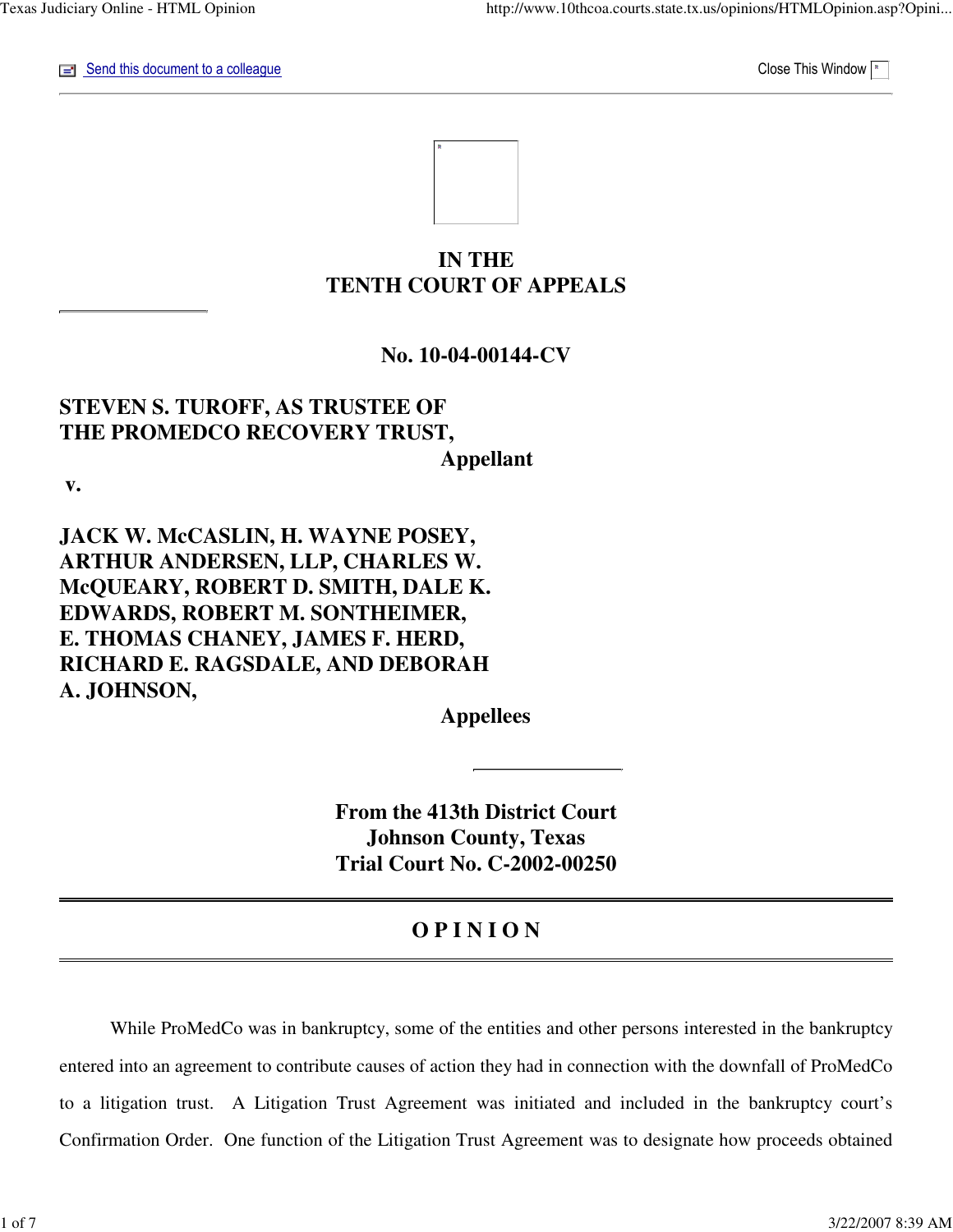on behalf of the beneficiaries would be divided.

 Steven S. Turoff, as trustee of the ProMedCo Recovery Trust, initiated litigation on behalf of the beneficiaries of the trust against several officers and directors, general counsel, an executive employee of the insolvent company, ProMedCo, and Arthur Anderson, ProMedCo's former auditor. The trial court granted several summary judgments which resulted in final judgments in favor of all the defendants. Turoff appealed. [1] Because the Litigation Trust Agreement is a Mary Carter agreement, and because the trial court's order granting summary judgment in favor of Appellees [2] does not violate the Supremacy Clause of the United States Constitution, we affirm.

#### **MARY CARTER AGREEMENT**

 In his second issue, Turoff contends the trial court erred in granting Appellees' motion for summary judgment because the Litigation Trust Agreement was not void. Specifically, he argues the Litigation Trust Agreement was not a Mary Carter Agreement.

 Appellees asserted in their motion for summary judgment that Turoff had no standing to bring a suit on behalf of the trust beneficiaries because the trust, which was formed through the Litigation Trust Agreement, was a Mary Carter Agreement which was void as against public policy. Appellees argued that the facts of this case fit within the *Elbaor* definition of a Mary Carter Agreement. *Elbaor v. Smith*, 845 S.W.2d 240, 247 (Tex. 1992). Appellees argued that, to avoid the comparative negligence statute and to give the appearance that they are not parties at trial, the beneficiaries of the trust had mutually released the claims they had between each other and also released claims against four employees of one of the beneficiaries of the trust, Goldman Sachs. They also argued that Goldman Sachs believed it had a good claim against one of the other beneficiaries, the

Bank Group [3] , but that Goldman Sachs recognized it was unlikely they would get anything in the liquidation of ProMedCo. So, the argument continued, the Litigation Trust Agreement was created to resolve the disputes between Goldman Sachs, the Bank Group, and ProMedCo.

 Appellees also argued that the beneficiaries retained a financial interest in the case against Appellees and that the beneficiaries were required to participate in the trial. According to the Litigation Trust Agreement, the Bank Group contributed \$400,000 to fund the trust and would receive the first \$800,000 of the proceeds. The participating members, of which Goldman Sachs was one, would receive 47.5% or 40% of the remainder, depending on the circumstances, and the preferred stockholders would receive 47.5% or 55% of the remainder,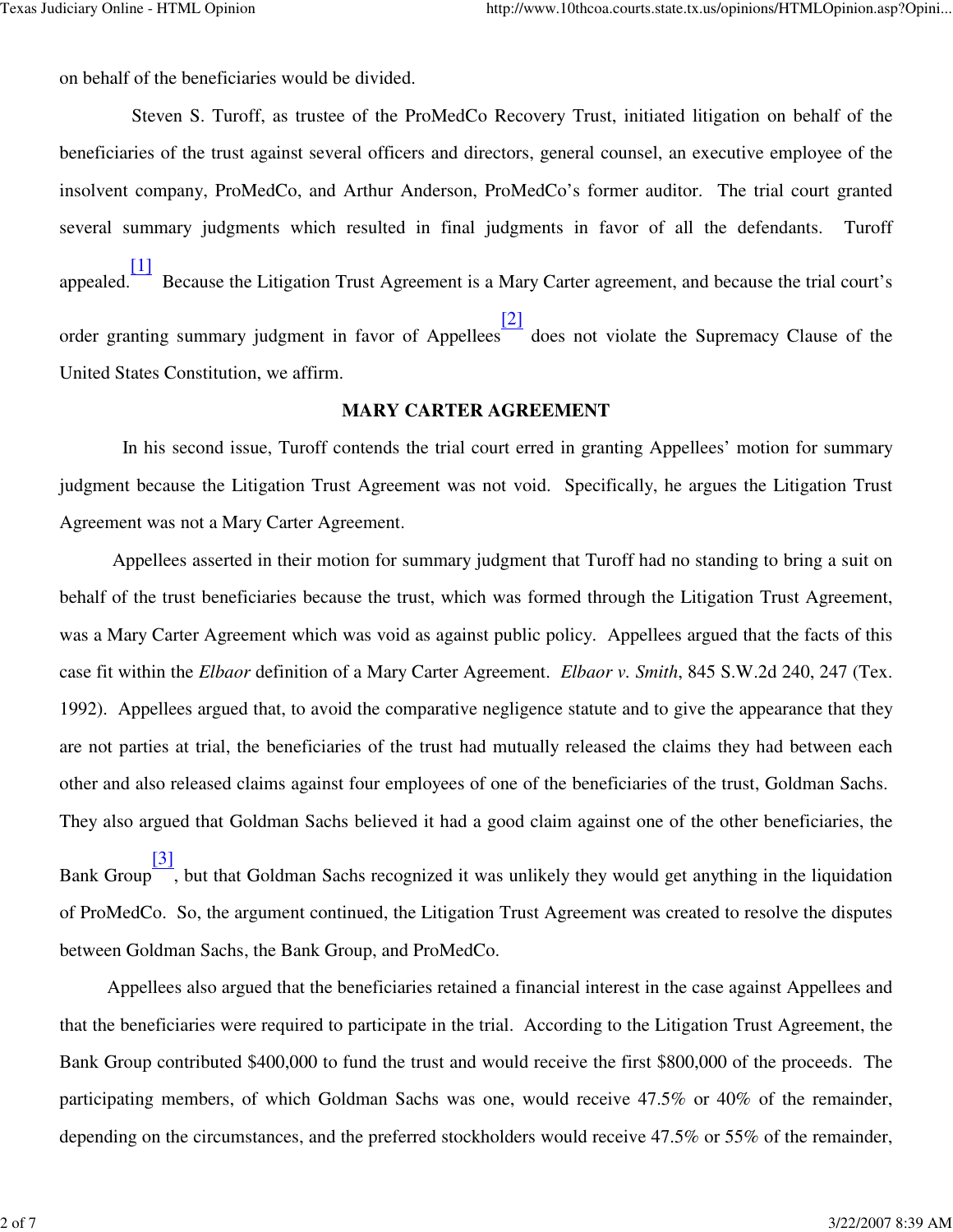also depending on the circumstances. The last 5% would go to the holders of allowed unsecured claims other than the Bank Group. Further, the Litigation Trust Agreement provides that the beneficiaries shall cooperate with and assist the trustee, to the fullest extent practicable, with the prosecution of the contributed causes of action, including but not limited to assisting with discovery and document production, trial preparation, and providing testimony.

 The trial court agreed with Appellees, granted the summary judgment motion, and decreed that Turoff take nothing against any of the defendants.

 We review the trial court's summary judgment de novo. *Valence Operating Co. v. Dorsett*, 164 S.W.3d 656, 661 (Tex. 2005). When reviewing a summary judgment, we take as true all evidence favorable to the nonmovant, and we indulge every reasonable inference and resolve any doubts in the nonmovant's favor. *Id*.

 The classic Mary Carter Agreement exists when the settling defendant retains a financial stake in the plaintiff's recovery and remains a party at the trial of the case. *Elbaor v. Smith*, 845 S.W.2d 240, 247 (Tex. 1992). It presents to the jury a sham of adversity between the plaintiff and a settling defendant, while these parties are actually allied for the purpose of securing a substantial judgment for the plaintiff and, in some cases, exoneration for the settling defendant. *Id*. at 249. These types of agreements tend to promote litigation rather than settle it and distort the trial against the nonsettling defendants. *State Farm v. Gandy*, 925 S.W.2d 696, 709 (Tex. 1996). And Texas does not favor settlement arrangements that tend to skew the trial process, mislead the jury, promote unethical collusion among nominal adversaries, and create the likelihood that a less culpable defendant will be hit with the full judgment. *Elbaor*, 845 S.W.2d at 250.

 Turoff asks this Court to apply the literal definition established by the Supreme Court in *Elbaor*. But the law on Mary Carter Agreements in Texas has evolved to include agreements that violate the principles laid out in *Elbaor* even if the precise structure of the agreement does not fit the precise pattern of an agreement previously determine to be in violation of public policy. *See J.M. Krupar Constr. Co. v. Rosenberg*, 95 S.W.3d 322, 332 fn.6 (Tex. App.—Houston [1st Dist.] 2002, no pet.); *Texas Capital Secs., Inc. v. Sandefer*, 58 S.W.3d 760, 768-69 (Tex. App.—Houston [1st Dist.] 2001), *opinion withdrawn in part*, 2001 Tex. App. LEXIS 5004 (Tex. App.—Houston [1st Dist.] July 26, 2001) (pet. denied); *Sage St. Assocs. v. Fed. Ins. Co*., 43 S.W.3d 100, 105-06 (Tex. App.—Houston [1st Dist.] 2001, no pet.); *Coronado Paint Co., Inc. v. Global Drywall Sys., Inc.*, 47 S.W.3d 28, 32-33 (Tex. App.—Corpus Christi 2001), *pet. denied*, 104 S.W.3d 538 (Tex. 2003). A strict application of *Elbaor* is not necessary to find a Mary Carter agreement. *See Global Drywall Sys. Inc. v.*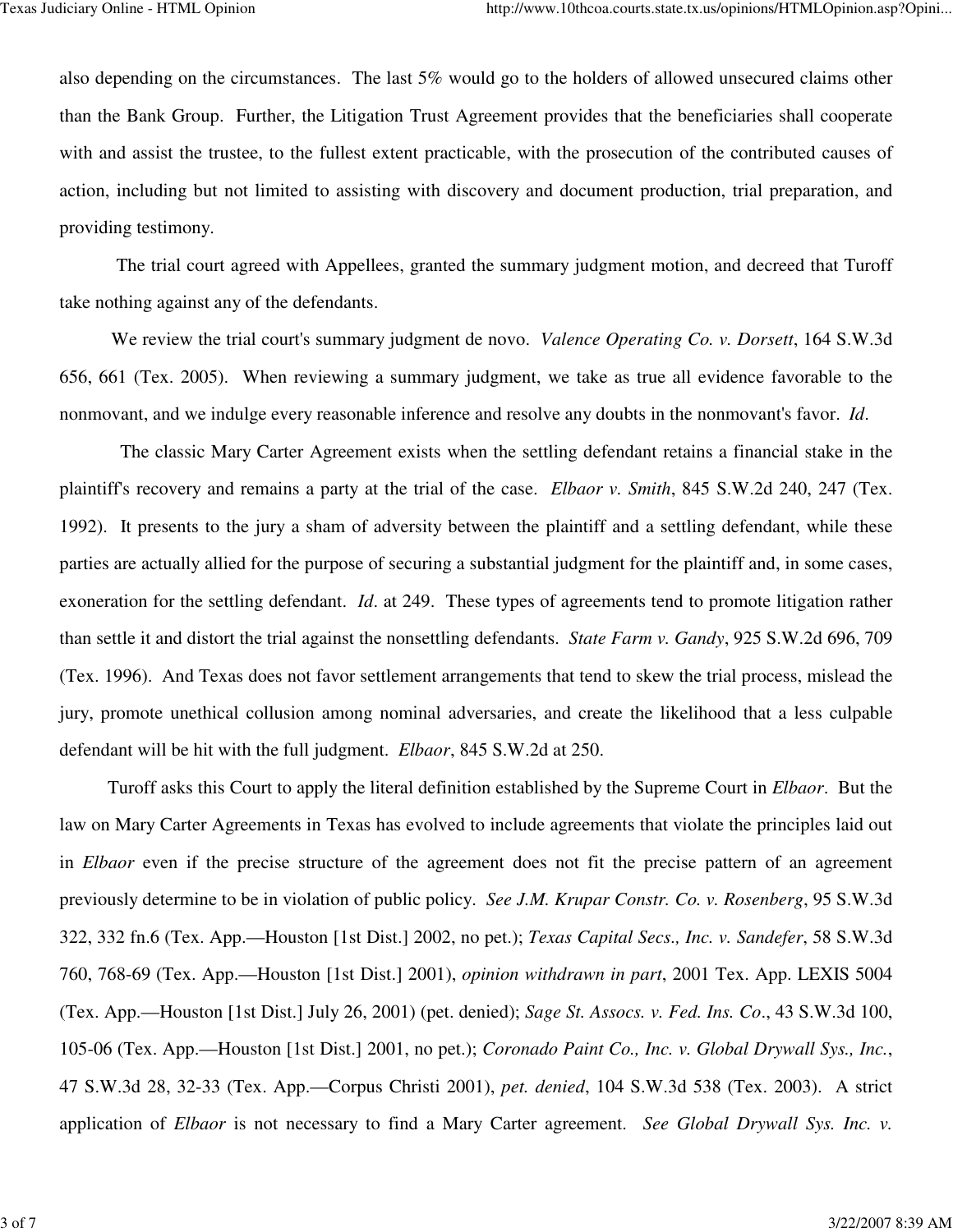*Coronado Paint Co., Inc*., 104 S.W.3d 538 (Tex. 2003) ("The Court withdraws as improvidently granted its order of March 21, 2002 granting the petition and denying the petition for review.")

 The Litigation Trust Agreement is part of the summary judgment evidence. It shows that the beneficiaries, with the Bank Group and Goldman Sachs taking the largest cuts, have a financial stake in the outcome of the suit filed by Turoff and are required to cooperate and assist with the prosecution of the suit. The Litigation Trust Agreement also shows that the beneficiaries mutually released the claims they had with each other and released claims against four individuals. Although technically there may not be settling "defendants" as Turoff claims, the trial process is nonetheless skewed because, as the summary judgment evidence showed, the beneficiaries had claims against each other and against ProMedCo, but settled these claims by agreeing to contribute causes of action to the Litigation Trust while ProMedCo was still in bankruptcy. Further, under this Litigation Trust Agreement, it appears likely that less culpable defendants, a handful of officers and directors and Arthur Anderson, would be hit with the full judgment.

 After reviewing the summary judgment under the appropriate standard, we have determined the Litigation Trust Agreement is a Mary Carter Agreement in violation of public policy. Therefore, the trial court did not err in granting Appellees' motion for summary judgment, and Turoff's second issue is overruled.

#### **SUPREMACY CLAUSE**

 Even though we have determined that the trial court did not err in granting summary judgment, Turoff contends in his first issue that the trial court's order, if given effect, violates the United States Constitution's Supremacy Clause. *See* U.S. CONST. Art. VI, cl. 2. Turoff contends that the Supremacy Clause precludes a state law challenge to the validity of the Litigation Trust Agreement. Specifically he argues that the trial court's ruling conflicts with the bankruptcy court's Confirmation Order in that it prevents the full operation of

the Confirmation Order. [4] We disagree.

 The Supremacy Clause invalidates state laws that "interfere with, or are contrary to," federal law. *Hillsborough County, Fla. v. Auto. Med. Labs., Inc*., 471 U.S. 707, 712, 105 S. Ct. 2371, 85 L. Ed. 2d 714 (1985). Under the Supremacy Clause, federal law may supersede, or "preempt," state law in several ways: (1) Congress may preempt all state law in a particular field by express preemptive language; (2) Congress may inferentially preempt all state law in a particular field, in the absence of express preemptive language, when the scheme of federal regulation is sufficiently comprehensive to reasonably infer that Congress has "left no room"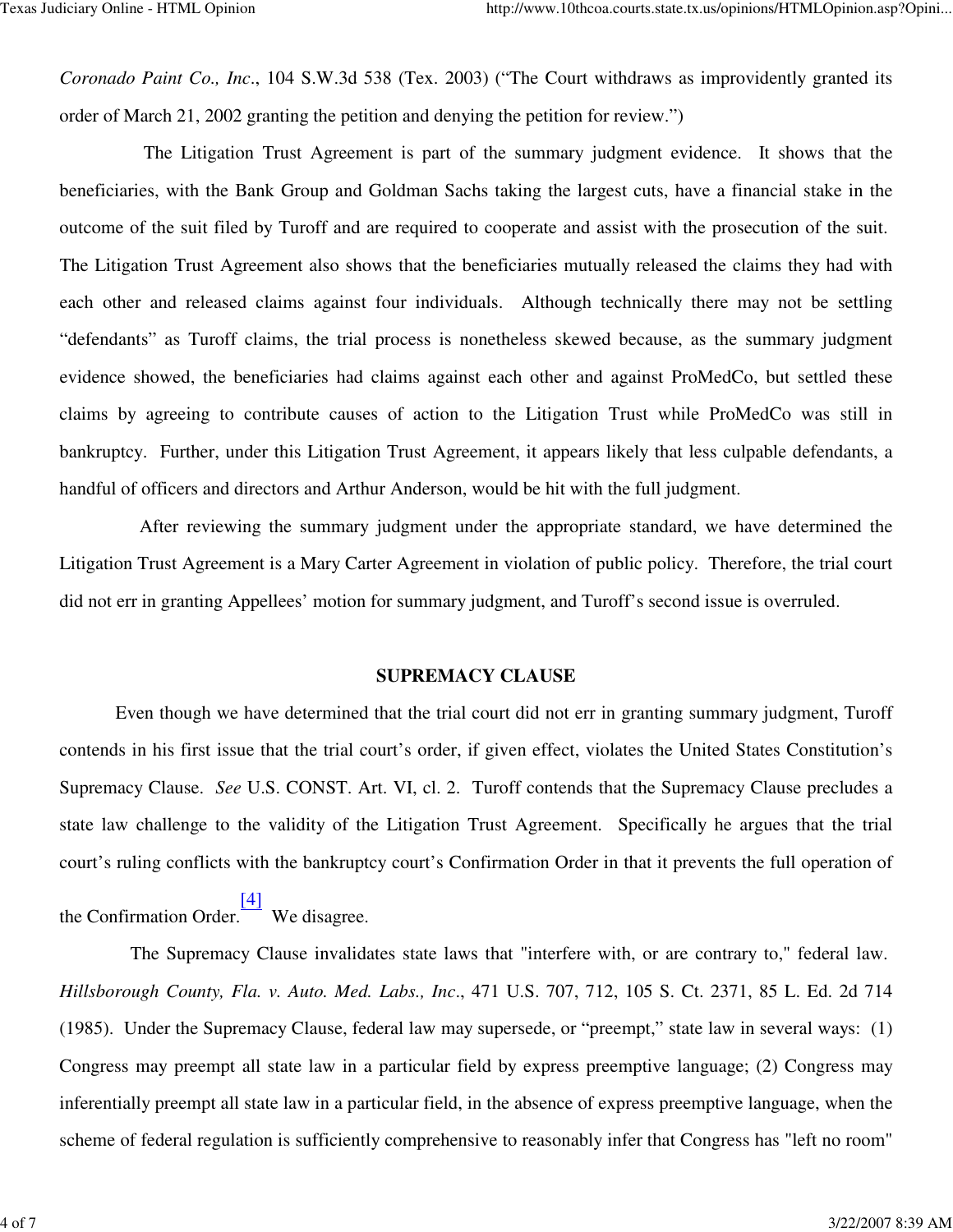for supplementary state regulation; or (3) even where Congress has not displaced state regulation in a particular field, federal law will nullify state law to the extent that they actually conflict. *Id*. at 713; *Trice v. State*, 712 S.W.2d 842, 848 (Tex. App.—Waco 1986, writ ref'd n.r.e.). And, state laws can be preempted by federal regulations as well as by federal statutes. *Hillsborough County, Fla.*, 471 U.S. at 713. The party urging preemption has a difficult burden of overcoming a presumption against preemption. *Great Dane Trailers, Inc. v. Estate of Wells*, 52 S.W.3d 737, 743 (Tex. 2001).

 Turoff argues only conflict pre-emption. Conflict pre-emption turns on the identification of an "actual conflict," and not on an express statement of pre-emptive intent. *Geier v. American Honda Motor Co.*, 529 U.S. 861, 884 (U.S. 2000). "Such a conflict arises when 'compliance with both federal and state regulations is a physical impossibility,' *Florida Lime & Avocado Growers, Inc. v. Paul*, 373 U.S. 132, 142-143, 10 L. Ed. 2d 248, 83 S. Ct. 1210 (1963), or when a state law 'stands as an obstacle to the accomplishment and execution of the full purposes and objectives of Congress,' *Hines v. Davidowitz*, 312 U.S. 52, 85 L. Ed. 581, 61 S. Ct. 399 (1941)." *Wisconsin Pub. Intervenor v. Mortier*, 501 U.S. 597, 605 (U.S. 1991).

 Turoff does not argue that a federal statute or regulation preempts the trial court's ability to determine that the Litigation Trust Agreement is a Mary Carter Agreement that is void as against public policy. He argues, instead, that the trial court's order granting summary judgment stands as an obstacle to the execution of the Confirmation Order. Turoff's arguments are flawed.

 First, Turoff does not argue that a federal regulation or statute preempts state law. He argues that a bankruptcy court Confirmation Order, itself, precludes the state trial court from invalidating a litigation trust agreement. He provides no case law to support the concept that a Confirmation Order, pursuant to the Supremacy Clause, preempts a state trial court's decision in litigation that does not relate to the bankruptcy proceeding. We have found none either. He does, however, liken this appeal to a case from Illinois. *See People v. Teledyne, Inc*., 599 N.E.2d 472 (Ill. App. Ct. 1992). *Teledyne* is distinguishable. The order in *Teledyne* was a regulation issued by the Environmental Protection Agency which governed the treatment of contaminated soil and ground water remediation. *Id*. at 497-98. The Supreme Court has held that federal regulations issued by an agency have no less pre-emptive effect than federal statutes. *Fid. Fed. Sav. & Loan Ass'n v. de la Cuesta*, 458 U.S. 141, 153, 102 S. Ct. 3014, 73 L. Ed. 2d 664 (1982). But the bankruptcy court's Confirmation Order is not a regulation issued by an agency.

Turoff also directs us to a bankruptcy case from New York that he contends is on point. *See In re*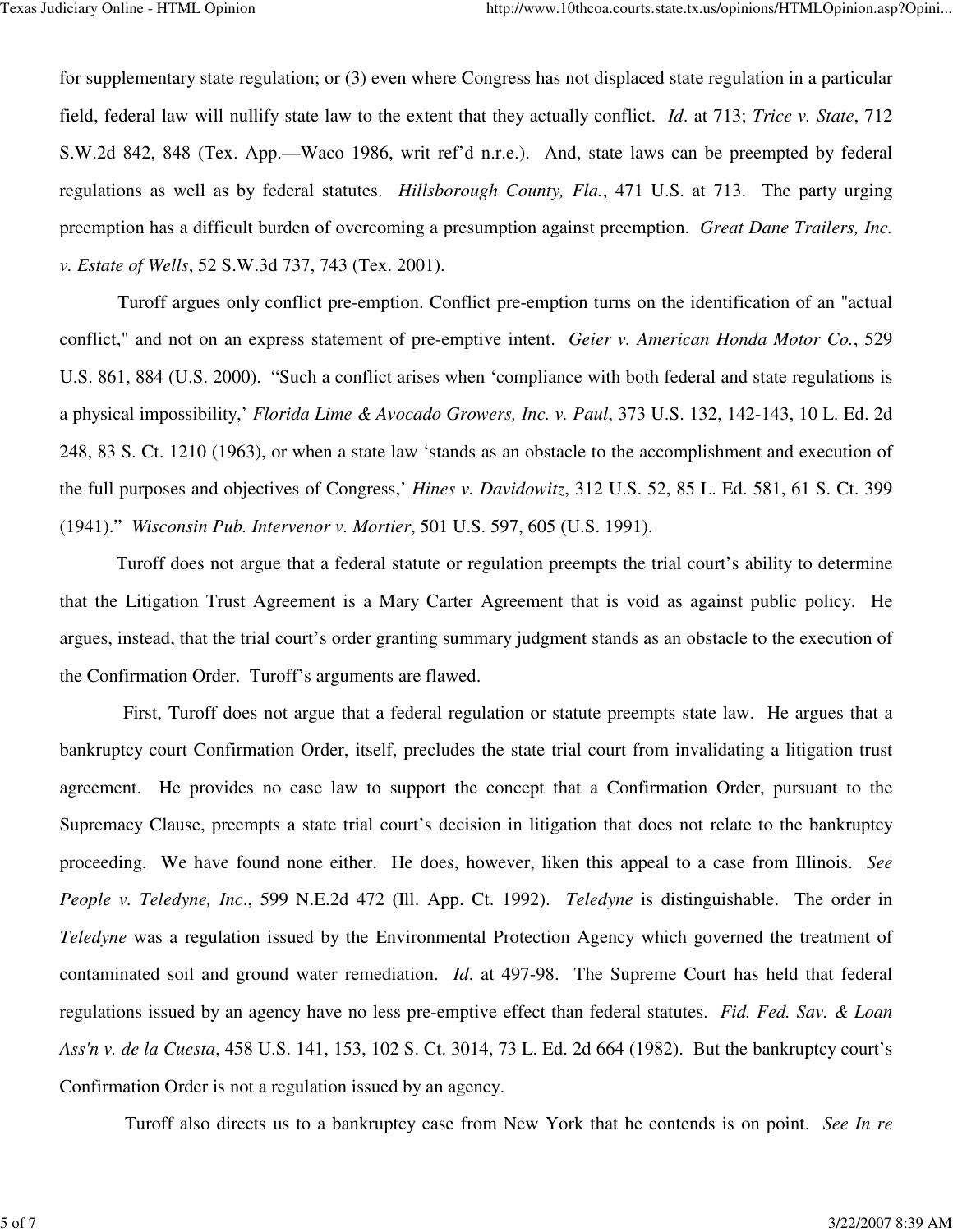*Thomson McKinnon Securities, Inc*., 125 B.R. 88 (Bankr. S.D.N.Y 1991). It is also distinguishable. *McKinnon Securities* involved the preemptive effect of a distribution scheme established under the bankruptcy rules "which, in turn, were promulgated pursuant to 28 U.S.C. § 2075 and were adopted by the United States Supreme Court." *Id.* at 92, 93. That is not the situation in this appeal. Turoff has made no argument that the specific distribution scheme within the Confirmation Order was established under any of the bankruptcy rules.

 In his reply brief, Turoff implies that section 1129 of the Bankruptcy Code is the preemptive statute applicable to this appeal. Section 1129 provides that the bankruptcy court shall confirm a plan under Chapter 11 of the Bankruptcy Code only if, among other conditions not applicable here, the plan has been proposed in good faith and not by any means forbidden by law. 11 U.S.C. § 1129(a)(3). But, in light of his conflict argument, Turoff has failed to explain how the trial court's order stands as an obstacle to the execution of this statute. The statute was executed when the bankruptcy court issued the Confirmation Order.

 Second, if the Confirmation Order is a federal law that has preemptive effect in this case, Turoff has not shown that the trial court's order regarding the Litigation Trust Agreement is an obstacle to executing the Confirmation Order. The Confirmation Order provides that "the Contributed Causes of Action shall be, and are hereby deemed to be,…transferred to and vested with the Litigation Trust…to be administered by the Litigation Trustee…" And according to the Litigation Trust Agreement, the sole purpose of the trust is to liquidate the Contributed Causes of Action. One definition of liquidate is "**1.** To determine by litigation or agreement the amount of (damages or indebtedness)." BLACK'S LAW DICTIONARY 941 (7th ed. 1999). Litigation of the Contributed Causes of Action was instituted in state court by the litigation trustee, Turoff. Success in whatever avenue Turoff pursued in liquidating the Contributed Causes of Action was not and could not be guaranteed by the Confirmation Order. The risk of an adverse determination by a state court is simply one of the inherent risks in litigation.

 Turoff also argues that federal law determines the validity of the Litigation Trust Agreement, not state law. However, this argument and the supporting case law are not determinative of whether the trial court's order conflicts with the Confirmation Order and thus preempted by federal law.

 In analyzing Turoff's arguments on appeal, Turoff has not shown an actual conflict as defined by case law and has not overcome the presumption against preemption. Therefore, the trial court's order is not preempted by the Supremacy Clause of the United States Constitution.